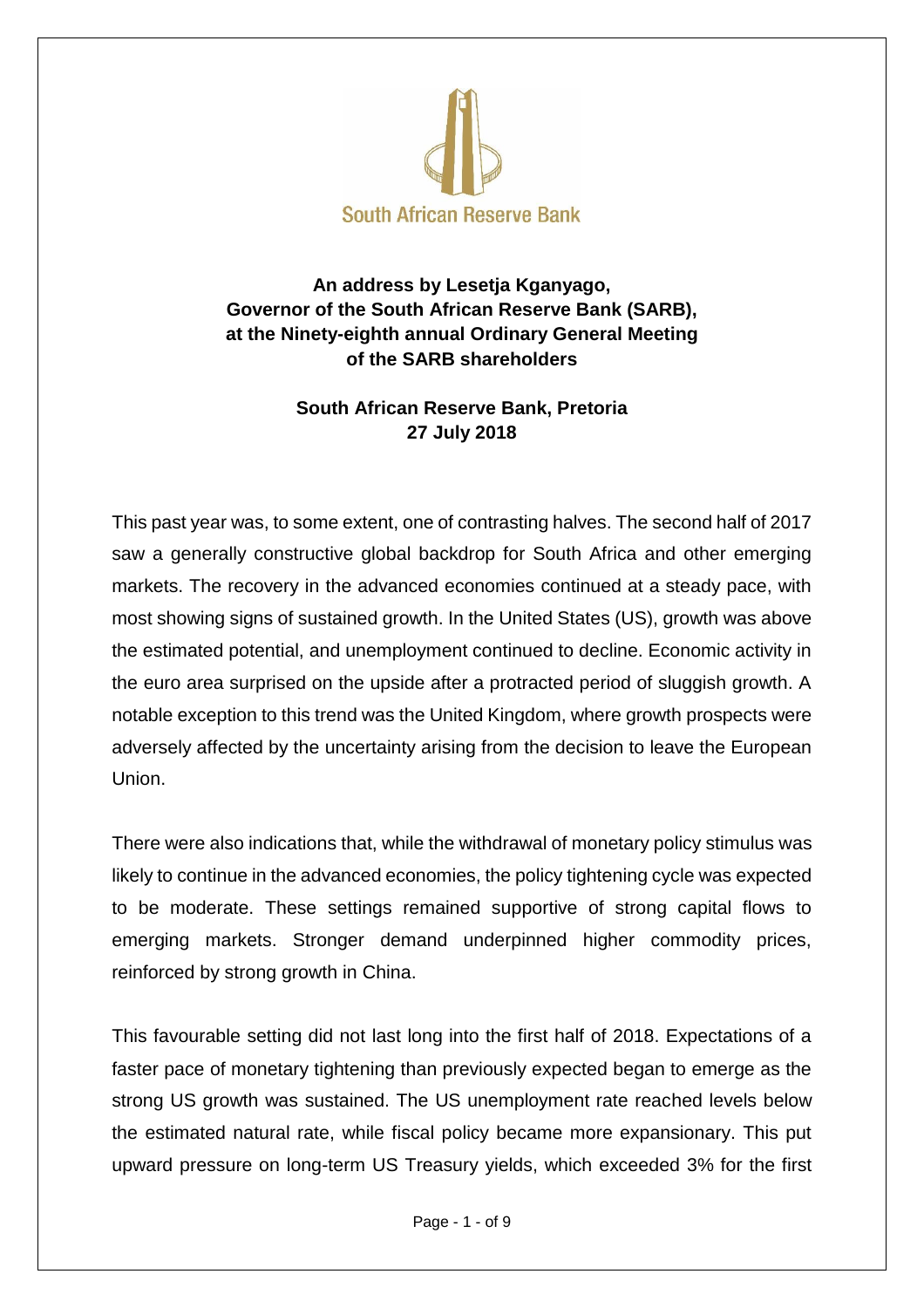time since July 2011. Surprisingly, US inflation remained stubbornly below the target of 2% in the absence of significant wage growth. The recent communications of the Federal Open Market Committee appear to have reinforced the likelihood of a tighter stance, which in turn has sustained US dollar strength.

By contrast, growth in the euro area and Japan slowed, leading to a reassessment of expectations of early withdrawal of monetary policy accommodation in these regions. In addition, the strong dollar effect dominated global markets, which saw a reversal of capital flows from emerging markets, reminiscent of the so-called taper tantrum in 2013. While most emerging markets are assessed to be more resilient to these developments than was the case at that time, their exchange rates and bond yields have come under pressure, although experiences have differed widely.

Two other developments overshadowed the global environment in the first half of 2018. First, while most commodity prices declined during the first half of this year, the international oil price continued what seemed to be an inexorable ascent. This was driven to a large degree by the successful implementation of the agreement to restrict output by the Organization of Petroleum Exporting Countries (OPEC) and some non-OPEC countries. The result was a steady increase in the price of Brent crude oil, from US\$50 per barrel in July last year to around US\$80 by June this year. Although some moderation has been evident recently, the outlook remains uncertain, with mixed views by analysts in this regard. To date, the impact on domestic petrol prices and on inflation has been significant.

The second development was a marked escalation in the changes to US trade policy. Initially, tariff increases were focused primarily on China, but have subsequently been broadened to encompass some traditional allies of the US as well. It is still unclear whether these actions and countervailing reactions will evolve into a full-blown trade war. However, the rise in protectionism has already had a moderating impact on the optimism for global growth, and has also already contributed to risk-off scenarios in global financial markets. Of concern is that the sharp contraction in world trade that was recorded in April would be protracted. This was the worst performance in world trade since May 2015.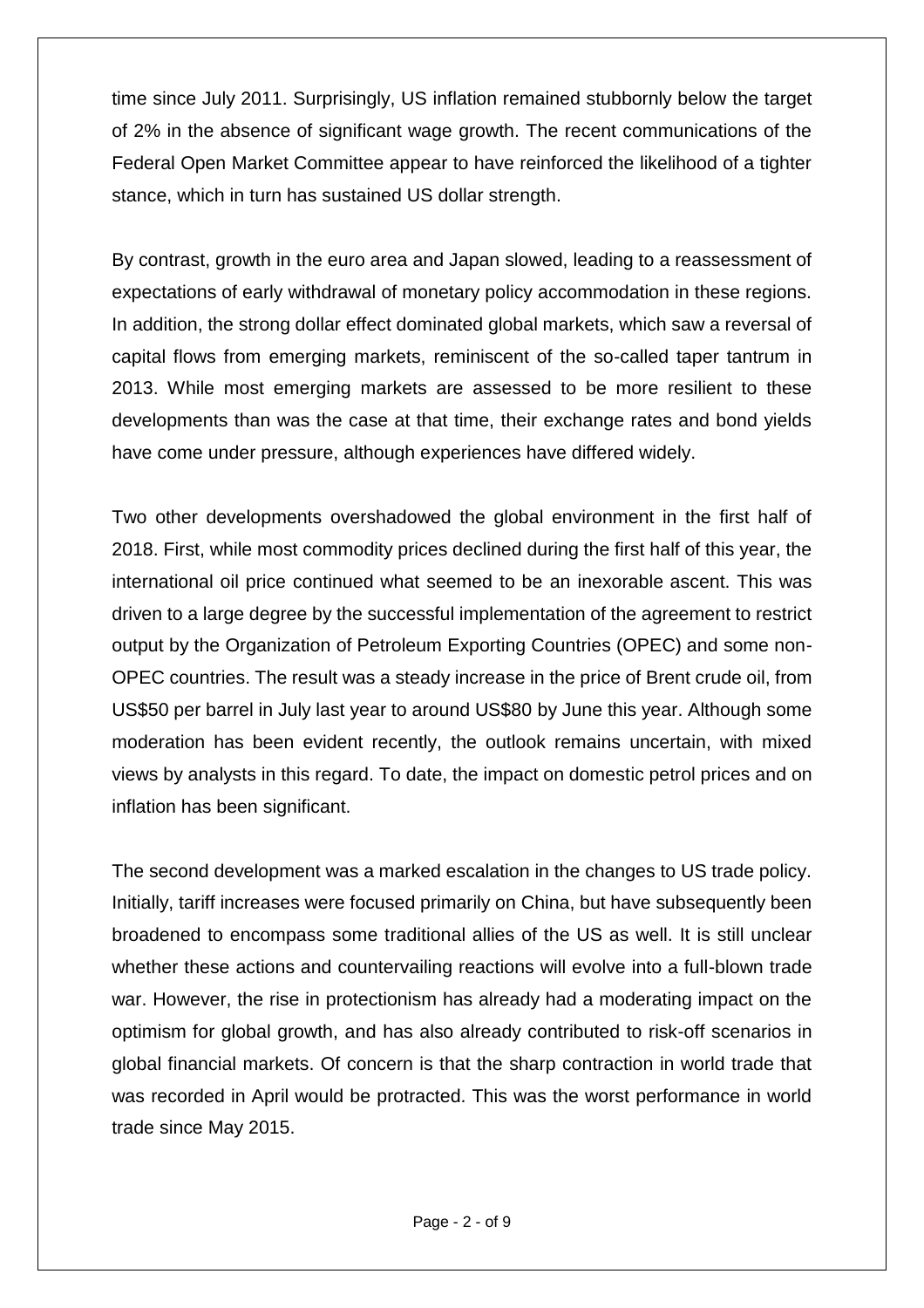The net result of all of these recent global developments has been a generally deteriorating environment for emerging markets.

During the second half of last year, the domestic economic outlook was overshadowed by heightened political uncertainty in the lead-up to the African National Congress (ANC) elective conference. Business and consumer confidence were at extremely low levels. Although the 1.3% growth rate for the year exceeded the post-crisis low of 0.6% recorded in 2016, it was in stark contrast to the average emerging market growth rate of 4.7%. The low growth and deteriorating fiscal position exacerbated the risk of rating agencies' downgrades that could have seen South African bonds falling out of some of the major global bond indices. In response to these developments and risks, the rand remained under pressure for much of that period and reached its weakest level of R14.47 against the US dollar during November.

Renewed optimism following the outcome of the ANC's elective conference set in during the early part of 2018. Consumer confidence reached a record high in the first quarter of the year and remained high, although slightly lower in the second quarter. Business confidence also improved significantly in the first quarter, but fell back again in the second quarter. The rand exchange rate appreciated to R11.55 in late February, a level last seen in mid-2015. At the same time, there was a positive response to the 2018 government budget, which reconfirmed the commitment to fiscal consolidation and maintaining the expenditure ceiling. This also helped to avoid a downgrade of South African domestic government debt to sub-investment grade.

Unfortunately, the boost to confidence did not translate into a short-term boost to actual growth. Following an upside surprise growth rate of 3.1% in the final quarter of 2017, the economy contracted by 2.2% in the first quarter of this year. At this stage, the high-frequency data for the second quarter indicate that a modest improvement is likely in the quarter, and the South African Reserve Bank (SARB) does not expect a second consecutive quarter of contraction. Nevertheless, a reassessment of the growth outlook has resulted in a downward revision to the SARB's gross domestic product (GDP) growth forecast for 2018, from 1.7% to 1.2%. Growth of 1.9% is expected in 2019, while the forecast for 2020 remains unchanged at 2.0%. At these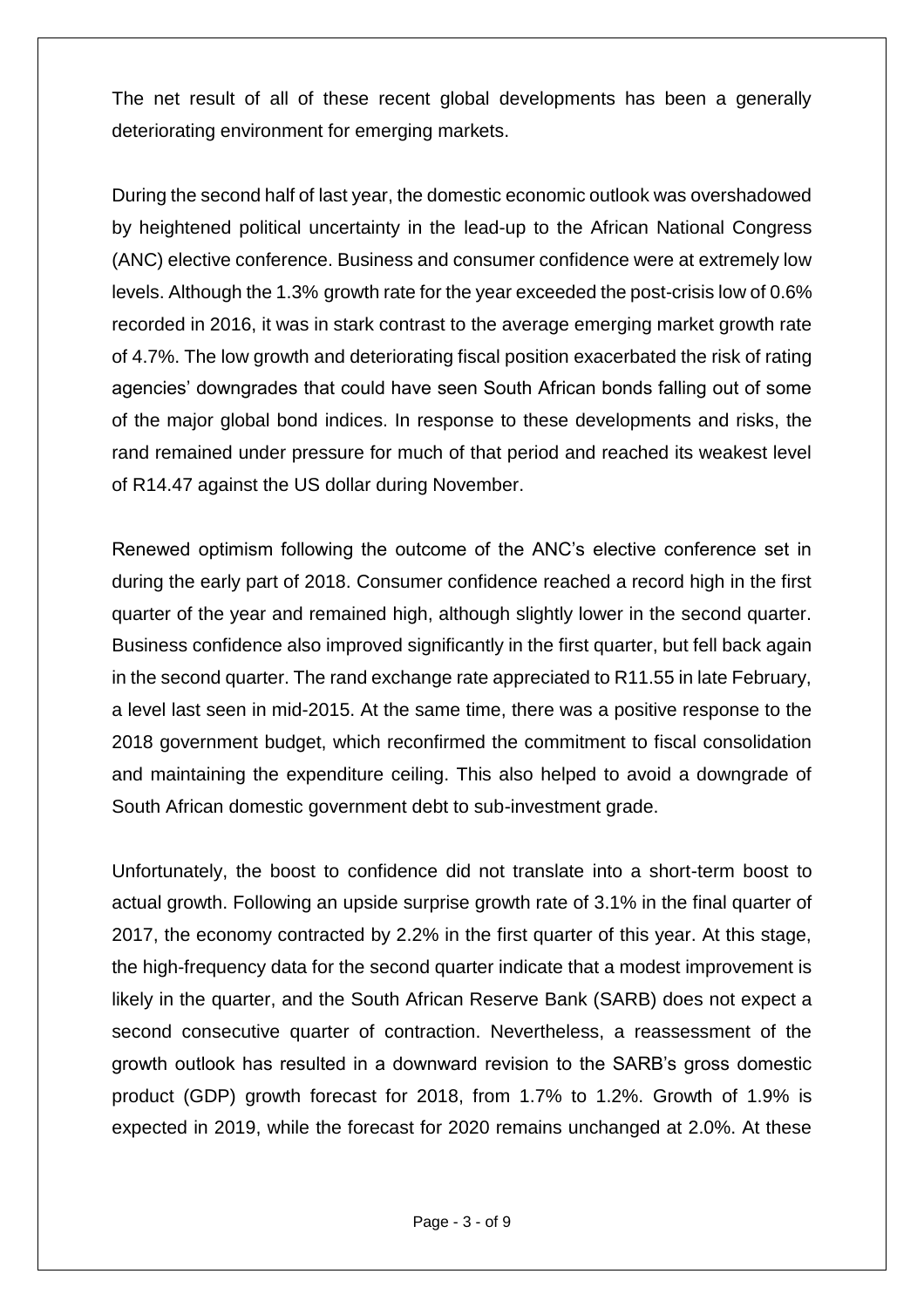growth levels, we cannot expect to make appreciable inroads into the unemployment problem of the country.

During the past year, monetary policy has been able to achieve its objective of keeping inflation within the target range of 3-6%. Consumer price index (CPI) inflation has been continuously within the target range since April 2017, and is expected to remain within the target range for the rest of the forecast period, ending in 2020. Inflation averaged 4.7% during the past financial year, and reached a recent low of 3.8% in March of this year, the lowest level recorded since 2010. The favourable outcome was due, in part, to lower food price increases following the end of the drought in most parts of the country, as well as subdued domestic demand. However, the low point of the inflation cycle appears to be behind us, as the impact of the value-added tax (VAT) increase and higher petrol prices, and more recently the depreciated exchange rate, is being felt.

The improved inflation outlook and below-potential growth afforded some space for monetary policy to be more accommodative. This was particularly in the context of a moderation in inflation expectations during the first half of this year. For some time, these expectations had been stubbornly anchored at the upper end of the target range. In July 2017 and March 2018, the SARB's Monetary Policy Committee (MPC) reduced the repurchase rate by 25 basis points on each occasion, to its current level of 6.5%.

The MPC still assesses the monetary policy stance to be accommodative, and appropriate in the context of the current state of the economy. But there is a limit to what monetary policy can do to stimulate growth. At best, monetary policy can provide some support over the cycle, and can provide a stable environment for growth. As the MPC has emphasised on numerous occasions, a firm commitment by government to credible structural policy initiatives and implementation is required to make an appreciable impact on employment and potential output.

At the March MPC meeting, we warned that the global risks in particular could upset the improved inflation outlook. Unfortunately, these risks, which I have highlighted earlier, have taken centre stage. Since April, the rand has depreciated, alongside other emerging market currencies. Together with the higher international oil prices, the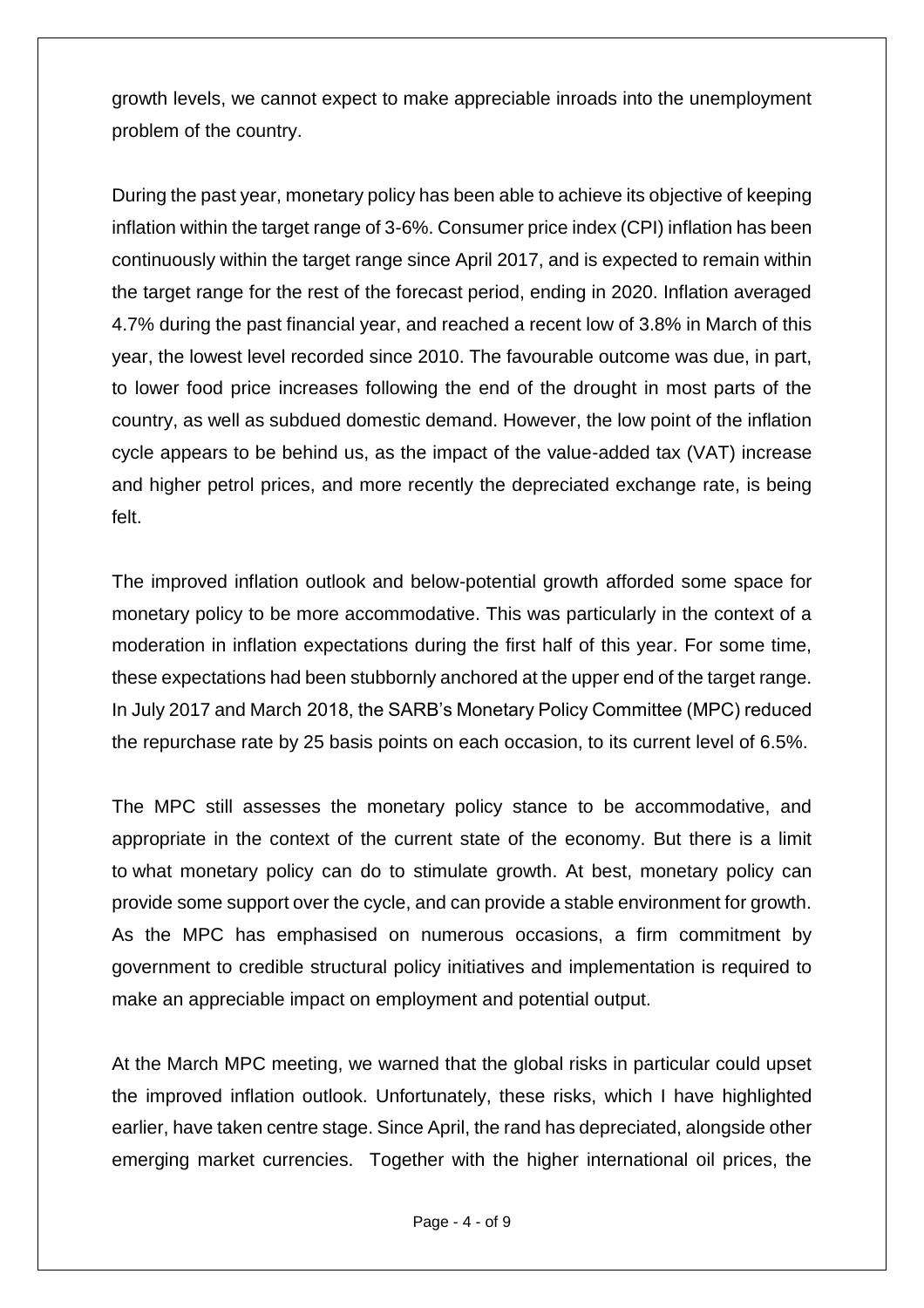depreciation of local currency has resulted in domestic petrol prices reaching record highs in nominal terms. Furthermore, risks from higher electricity prices have also emerged.

At the recent meeting of the MPC, the repurchase rate was kept unchanged, although concern was expressed regarding the possibility of upside risks to the inflation outlook materialising. At this stage, inflation is still expected to remain within the target range for the forecast period, but at higher average levels than previously thought.

The most recent forecast suggests that inflation will average 4.8% this year, but is then expected to rise to 5.6% and 5.4% respectively in the coming two years. This upward drift will not help in our quest to get inflation and inflation expectations anchored closer to the midpoint of the target range. However, because the deteriorating outlook is driven mainly by supply-side factors, the MPC will look through the first-round effects. The MPC will maintain its vigilance and will react should there be second-round effects that take inflation significantly away from the midpoint of the target range.

Protecting and enhancing financial stability is now an explicit statutory mandate of the SARB. After a protracted process, the Financial Sector Regulation Act was enacted in August last year, and the Prudential Authority was officially established within the SARB on 1 April 2018. This involved the transfer of a number of employees from the former Financial Services Board, particularly those tasked with the regulation of the insurance industry. This responsibility now resides in the SARB and adds to the longstanding role that the SARB has played in regulating and supervising the banking sector. The amalgamation facilitates the SARB's role in maintaining, promoting and enhancing financial stability in the country, at both the macro- and the microprudential levels.

In general, the banking system remains sound and well capitalised and there were no significant financial stability risks during the past year. Nevertheless, there were a number of highly publicised events that were not assessed to be systemic in nature, but which do hold important lessons for all of us. In particular, they have underlined the importance of having a strong and ethical auditing profession as an integral component of maintaining financial stability.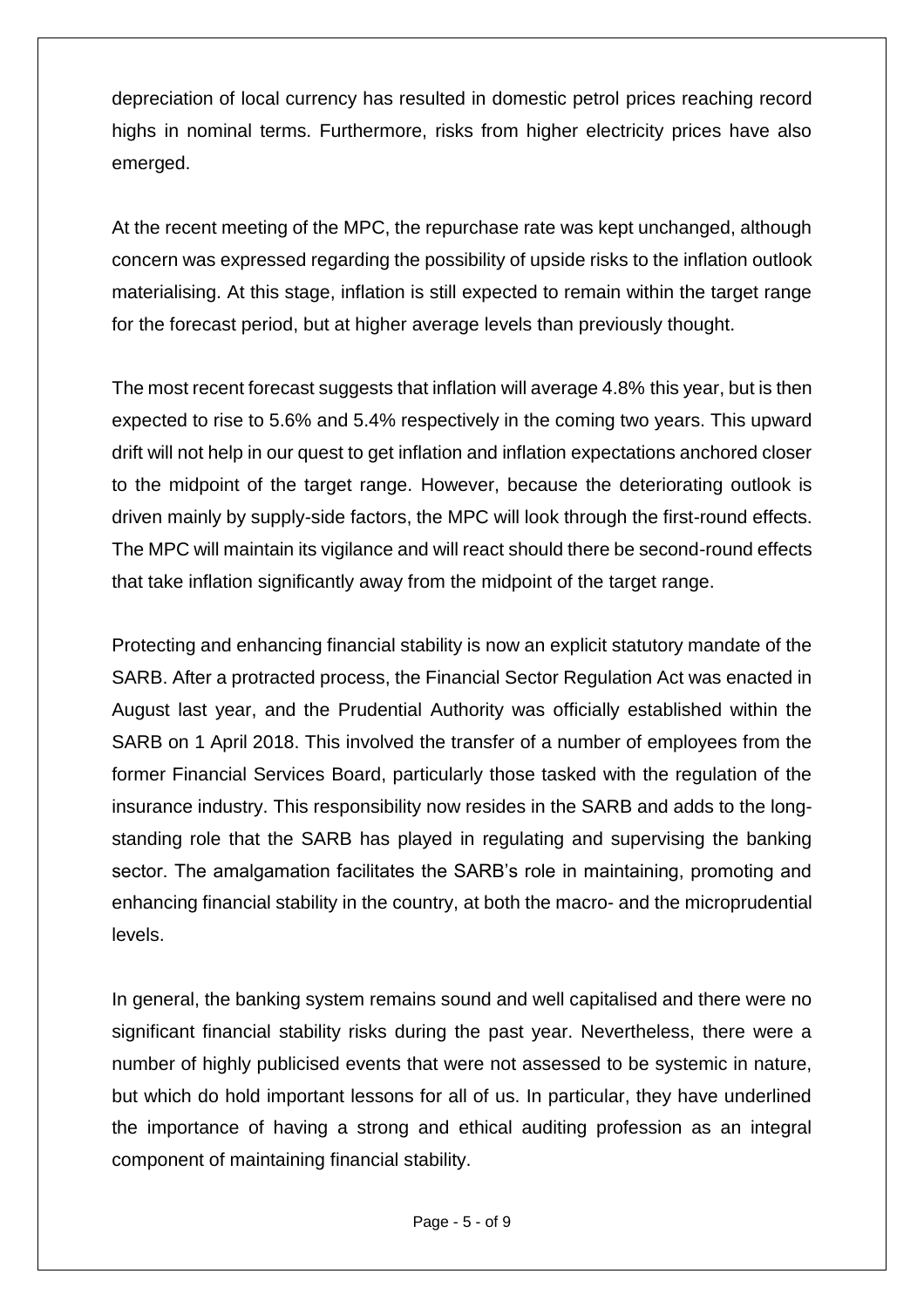In March 2018, having observed signs of a severe liquidity crisis, the SARB placed VBS Mutual Bank under curatorship with the aim of protecting the interests of depositors. Subsequent to this step, the SARB instituted a forensic investigation into possible fraud and/or material misstatements. Financial statements are currently being restated, and until they are, we will not know the full extent of the problem. Any evidence of wrongdoing will be handed over to the relevant law enforcement agencies.

Given the size of VBS Mutual Bank and its limited interconnectedness with the rest of the financial sector, it is not assessed to pose a systemic risk. Nevertheless, it did create hardship and anxiety for the thousands of retail depositors who stood to lose their life savings. Fortunately, most of these deposits are now guaranteed by the National Treasury, although the corporate and municipal deposits are not. On 9 July, the SARB announced a mechanism to repay retail depositors up to R100 000 of their deposits in the troubled bank.

Some criticism has been levelled at the SARB for not picking up evidence of fraud and/or wrongdoing at VBS Mutual Bank earlier. It is not the role of the regulator to run the bank. The regulator's role is to protect the depositors of the bank, not the shareholders, and to ensure that the bank adheres to its prescribed prudential requirements.

The governance of the bank is the responsibility of its board, and its operations are in the hands of management. It goes without saying that proper control systems and governance structures are of paramount importance. As regulators, we have to rely on the accounts given to us by the bank as the basis for our risk assessment, and these will have been signed off by both the internal and the external auditors. The auditors, in turn, rely on the information provided to them and cannot be held responsible if they are misled by fraudulent activities. However, if they are complicit in the misstatements or irregularities in the running of the bank, they will be held accountable.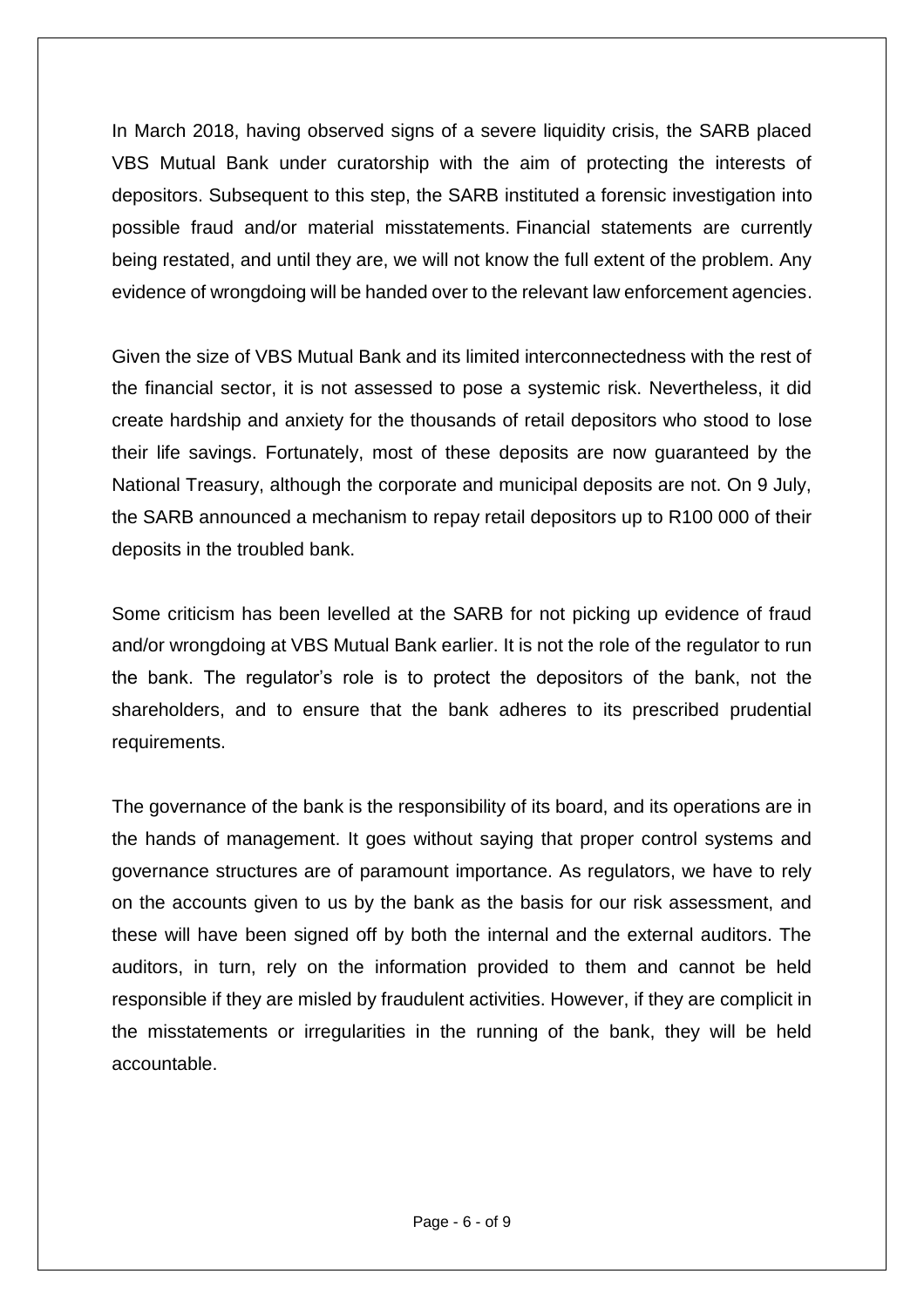Regulators cannot prevent banks from failing if bad or illegal business decisions are made. Our role is to ensure that bank failures do not put the entire banking and financial system at risk.

The issue of the integrity of company audits was also in the spotlight with another potential financial stability risk. The collapse of the share price of Steinhoff International Holding NV, following the announcement of an investigation into alleged accounting irregularities, raised concerns about the exposure of South African banks to the company. Fortunately, the company's debt is mainly concentrated in foreign banks, and the impact of a potential default on loans on the domestic banking system appears to be limited.

During the past year we also had to deal with the potential risks posed by a questionable report on Capitec Bank and the subsequent short-selling of the bank's shares, which caused some volatility in its share price. The SARB's view is that Capitec Bank is well capitalised and has sufficient liquidity. The share price has since clawed back most of its losses, and there was no run on the bank.

At the previous AGM, I reported on our challenge to the Public Protector's ruling on the legality of the SARB's assistance to Bankorp over 30 years ago as well as her finding that Absa, as the purchasing bank, was liable to repay the facility. We were particularly concerned about the binding remedial instruction to Parliament to set in motion a process to change the constitutional mandate of the SARB away from price stability. We challenged this remedial action, as well as the Public Protector's other findings. The judgement, as you may know, went in our favour. The entire report was set aside, and we have finality on these issues. Our mandate, to protect the value of the currency in the interest of balanced and sustainable economic growth in the country, remains unchanged and enshrined in the Constitution. We will continue to vigorously defend challenges to our independence and mandate.

The issue of the mandate of the SARB is often confused with the proposed nationalisation of the SARB. Some proponents of nationalisation believe, erroneously, that such a move would facilitate a change in our mandate. This view is partly based on the premise that the SARB operates in the interest of private shareholders. This is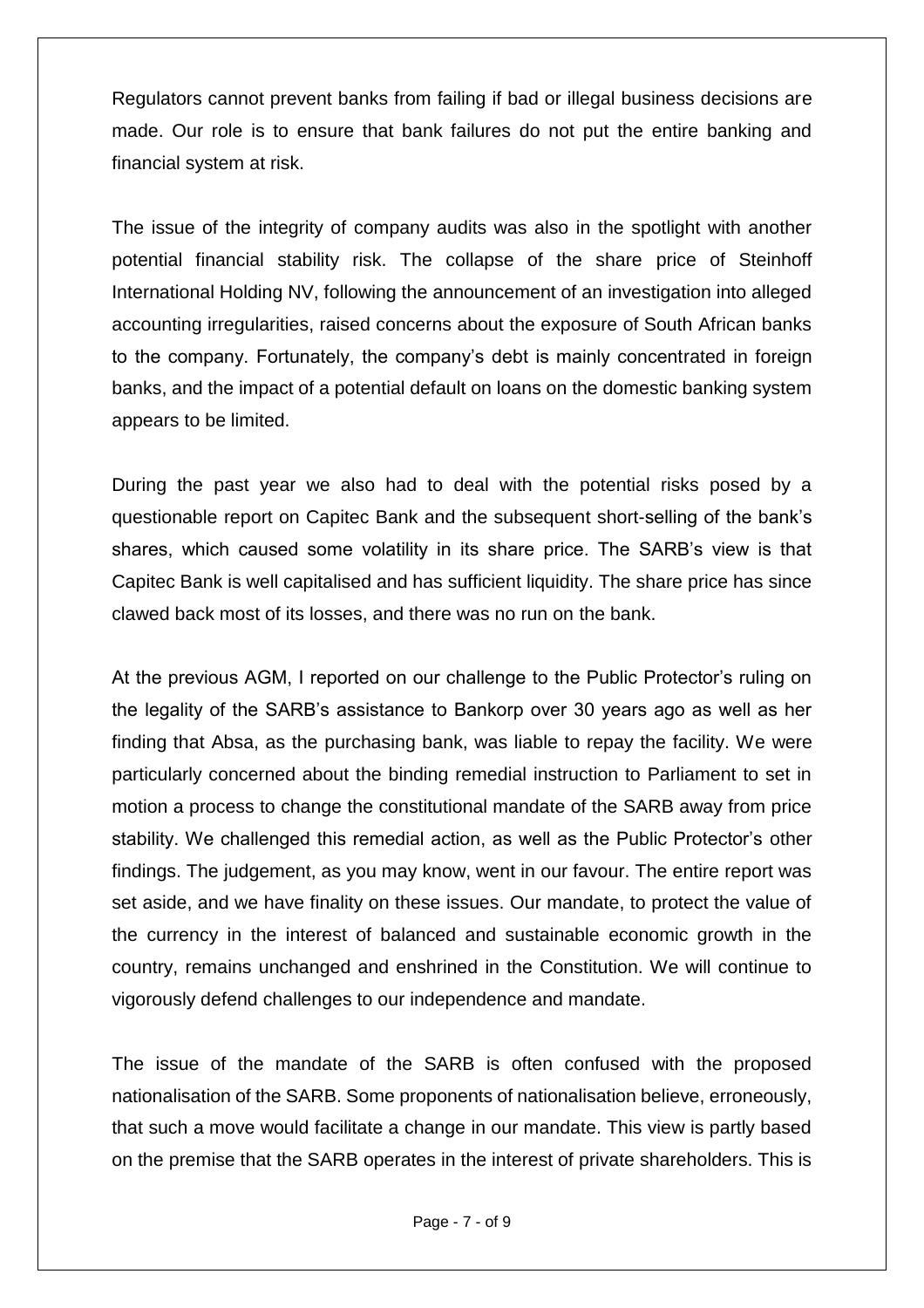definitely not the case. We act in the interest of the economy as a whole, guided by our mandates, and we do not favour any particular interest group or groups.

Given that this issue remains very much part of current debates, it may be instructive to explain again the role that SARB shareholders play and the SARB's view on this matter. The rights of our shareholders are extremely constrained, limited to voting for some Board members at the SARB's AGM. In fact, government appoints 8 of the 15 Board members, but it plays no role in the broader policy or regulatory decisions of the SARB. These decisions are the responsibility of the Governor and the Deputy Governors, who are themselves appointed by government. Private shareholders and Board members they elect have no influence whatsoever on monetary policy, financial stability or banking regulation. There is also no mechanism through which the shareholders, or indeed even the Board, can influence these policies.

Furthermore, the South African Reserve Bank Act 90 of 1989 caps shareholder dividends at 10 cents per share per annum. With two million shares on issue, and a limit of 10 000 shares per shareholder and associates, the total dividend payment by the SARB to its shareholders is R200 000 per year, and a maximum of R1 000 per shareholder per year. In addition, any surplus remaining at the end of the SARB's financial year, after provisioning for bad debts; depreciation of assets, pension benefits for employees and the payment of the dividend to shareholders, one tenth (10%) is allocated to the reserves of the Bank and 90% to government.

Private shareholders do, however, represent an additional layer in the governance framework of the SARB. This helps to strengthen accountability and transparency. Shareholder-elected Board members add valuable expertise and inputs to the internal operations of the SARB. Getting rid of private shareholders would not necessarily improve governance. The South African experience has taught us that boards appointed by government are no guarantee of good governance, nor are they a guarantee that decisions will be taken in the interest of the broader economy.

Private shareholding in central banks is an historical legacy, and is no longer common. Admittedly, there is no strong argument, in principle, in favour of retaining private shareholders. However, we are concerned that the process could be expensive, as